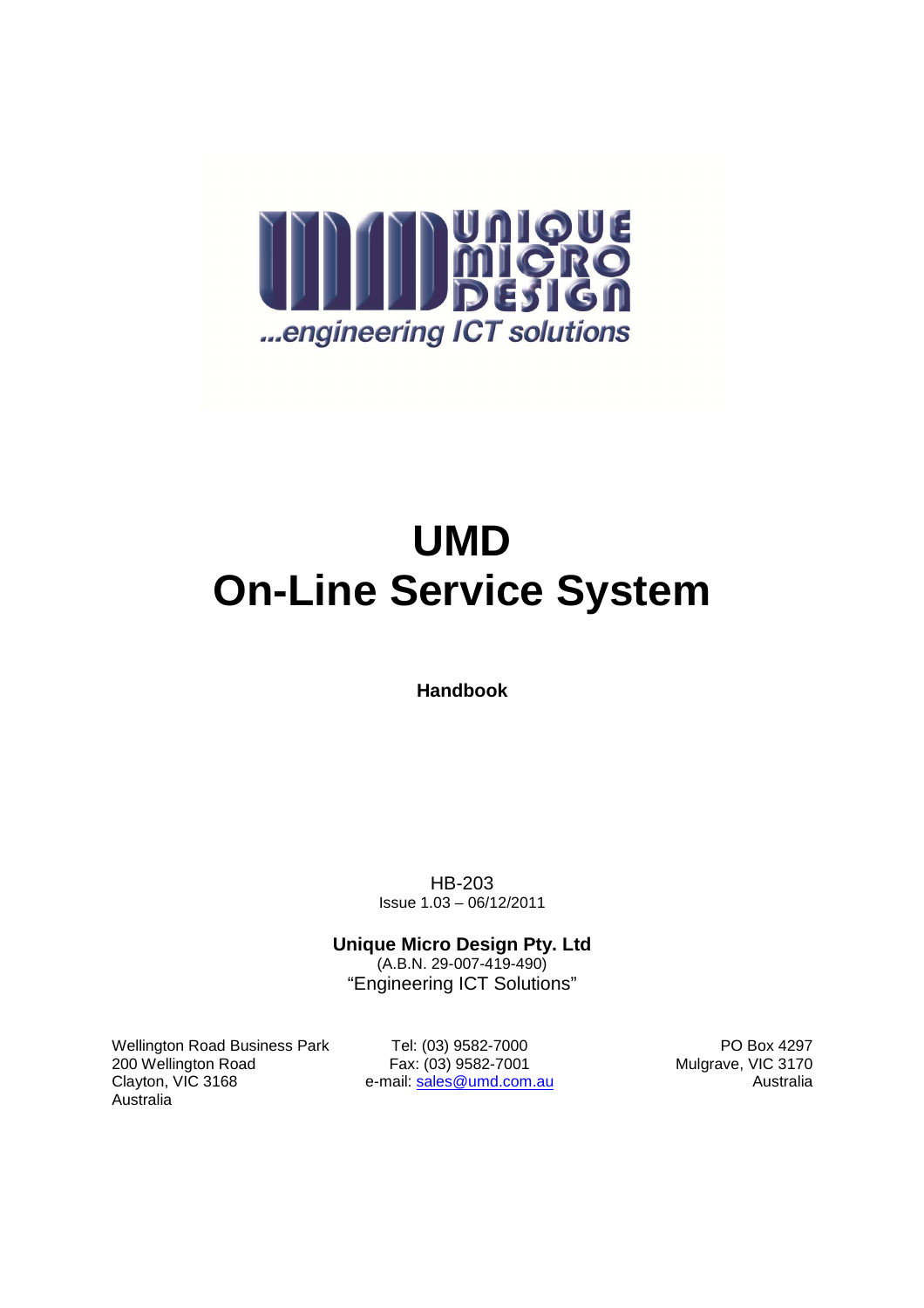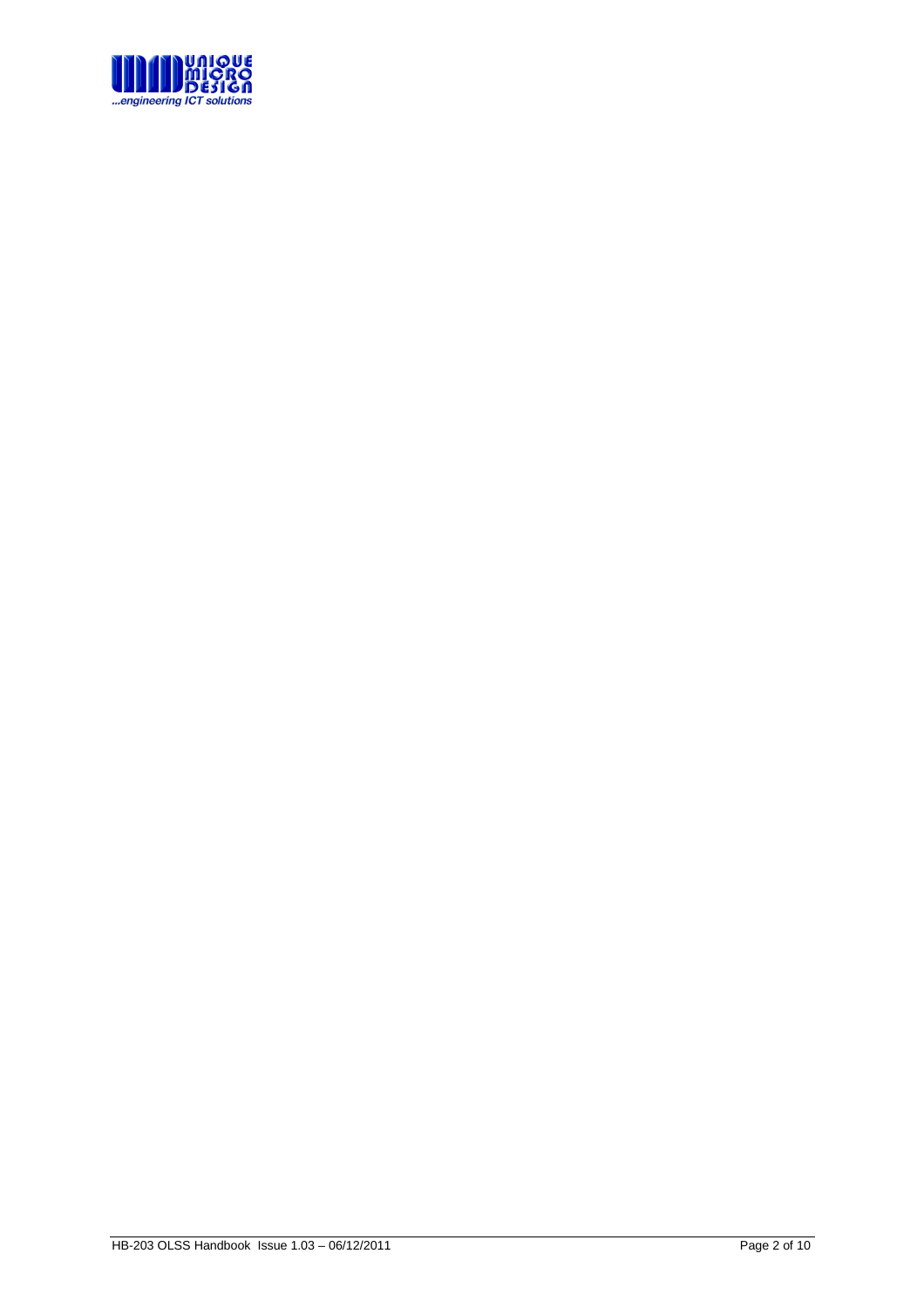

## **Table of Contents**

| 1. Introduction                                                                   |  |
|-----------------------------------------------------------------------------------|--|
| 2. Signing Up To Use UMD's Online Service System ________________________________ |  |
| 3. Entering A New Service Request                                                 |  |
| 4. Reviewing A Current Service Request                                            |  |
| 5. Editing Your Details (Preferences)___________                                  |  |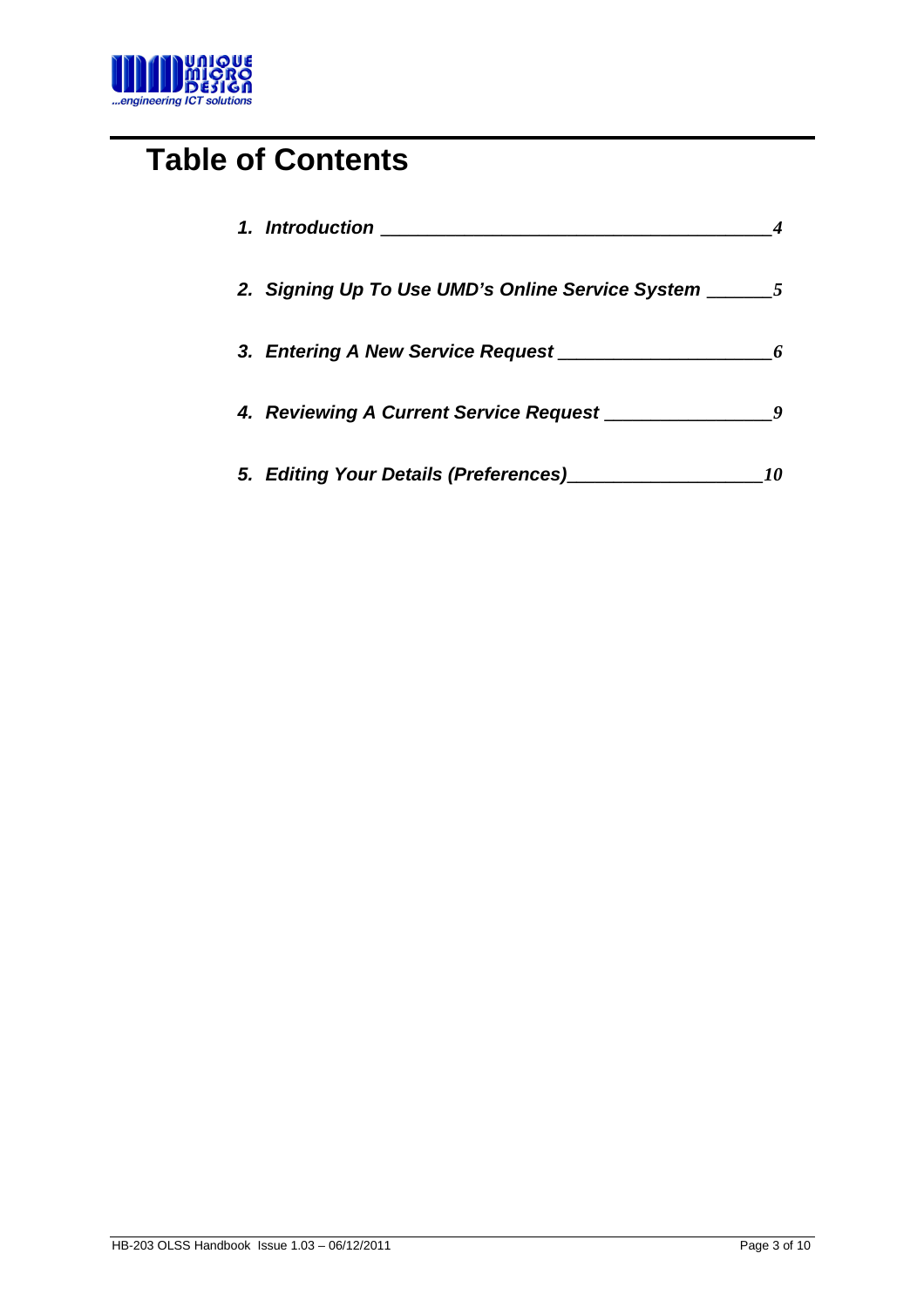

#### **Introduction**

 The Unique Micro Design (*UMD*) On-Line Service System (*OLSS*) is designed to allow the end user, or their agent, to generate a new Service Request on *UMD*'s Service Department. This Service Request (*SR*) can be entered immediately, from the customer's premises and the device then enters the repair queue before it is even dispatched to *UMD*. This process allows *UMD* to monitor repair jobs not yet received, allowing for a significant reduction in the mean repair time of products sent in for repair. The *OLSS* also allows a customer to view the status of a current *SR* at any time. An email notification is provided when the product has been received by *UMD*, indicating it's safe arrival for repair. The *OLSS* will also retain information on completed repairs, showing all relevant information about the product and what service was performed. This manual describes the process of creating an identity in the service system, how to maintain your details, how to generate a new *SR* and how to review the status of previously entered *SR*'s.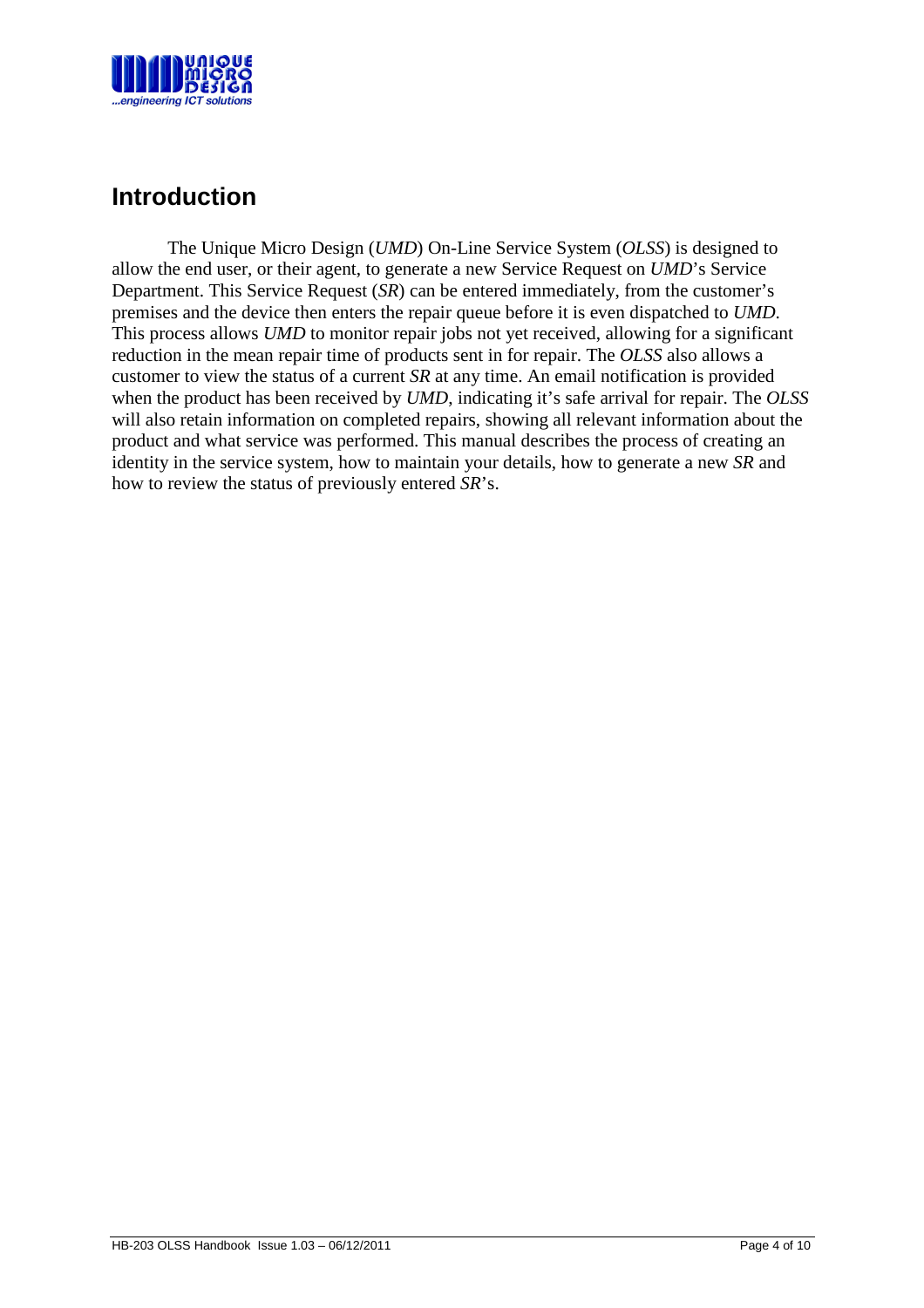

## **Signing Up To Use UMD's On-Line Service System**

 Before entering a Service Request for the first time a customer is required to generate a Service ID within the OLSS. This process provides the UMD Service Department with information about who the customer is, where they are and how we can get into contact with them. This ID is required for the customer to review a current repair, view details of a previous repair, or to enter a new Service Request.

To create a new service ID:

- Go to the UMD Service page: (http://www.umd.com.au/service)
- Select the "On-Line Service System" link in the top right yellow Service Submenu
- Select the link "Apply for a Customer Service ID"
- Once you have read and understood the Terms and Conditions Displayed press the "I Agree" button
- Enter the Company Name and Contact Person Details. Press "Continue"
- Enter the mailing details for where the Invoice is to be sent to, including the UMD Customer Account Code, if you know this and press "Continue"
- Enter a password for access to this account (twice) and press "Continue"
- Your new Service ID and Password will have been emailed to the address entered. Please record the information provided in a safe place.
- Press the "Here" link to proceed

| Company Name:   |                        |
|-----------------|------------------------|
|                 | <b>Contact Details</b> |
| Contact Name:   |                        |
| Phone Number    |                        |
| Fax Number      |                        |
| E-Mail Address: |                        |
| <b>Back</b>     | Continue               |

|                          | <b>Choose a Password</b> |  |
|--------------------------|--------------------------|--|
| <b>Enter Password</b>    |                          |  |
| <b>Re-enter Password</b> |                          |  |
| Back                     | Continue                 |  |

Your Invoicing Address will be used as your default Delivery Address. You can change this, and add further Delivery Addresses in the Preferences section once you are signed-up and logged in.

|                      | <b>Invoicing Address</b>                                        |
|----------------------|-----------------------------------------------------------------|
| Street               |                                                                 |
| Suburb               |                                                                 |
| <b>State</b>         |                                                                 |
| Post Code            |                                                                 |
| Country              |                                                                 |
|                      | If you have an existing UMD Account Code, please enter it below |
| <b>UMD</b> Acct Code |                                                                 |
| Back                 | Continue                                                        |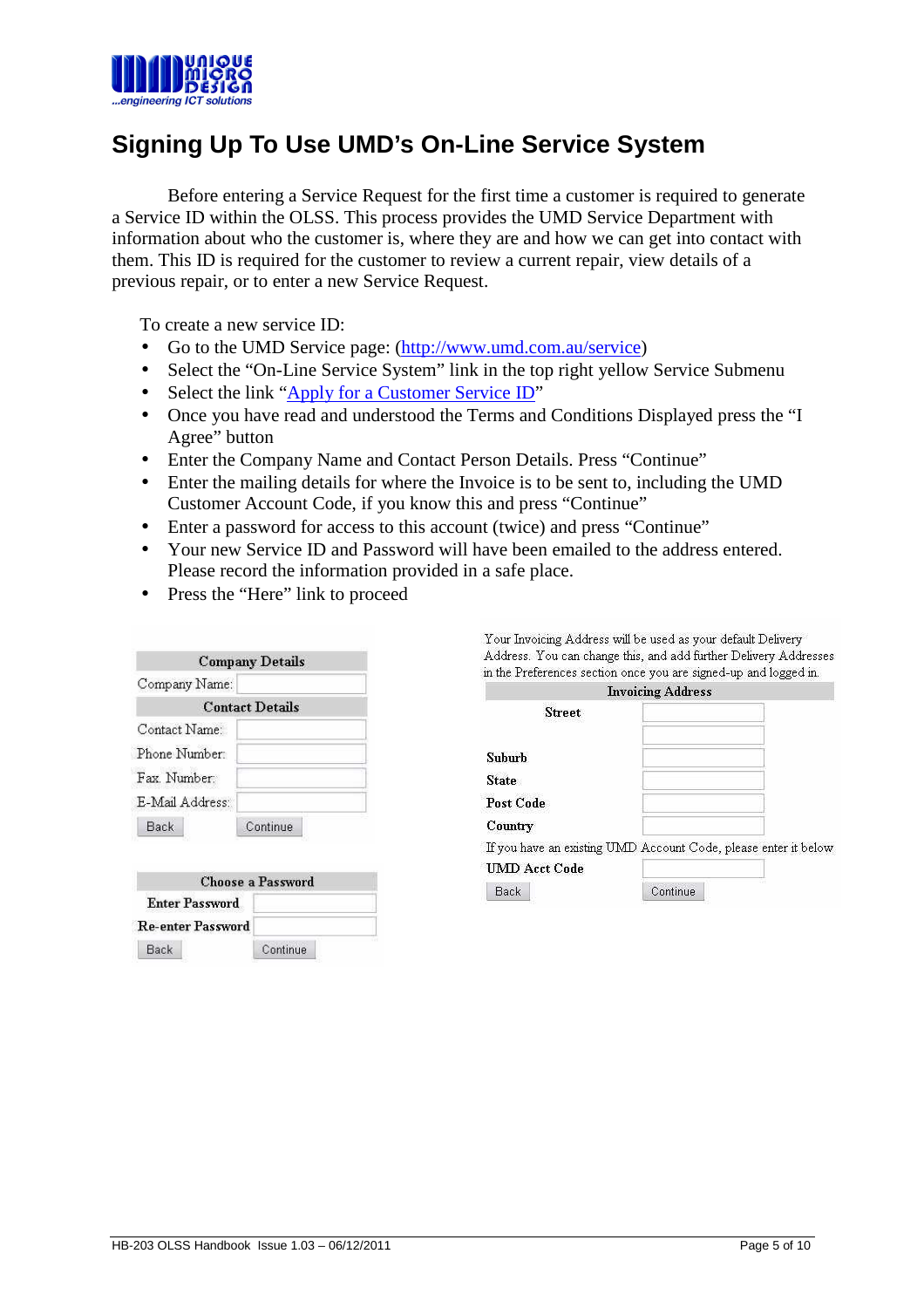

## **Entering A New Service Request**

 To enter a new service request, or to review a current repair, you will need to be logged in, so, if not logged in already, goto http://www.umd.com.au/smd/olss/, enter the Service ID number and password you were emailed when you registered, then press the "Log In" button.

Main Menu

#### Welcome to the OnLine Service System.

The UMD On Line Service System involves you in the repair process. Before you ship your repair to us, you can enter your repair details and receive a Service Request number automatically. Logging on at any time enables you to see the status of your repairs. Automatic E-mails will also be used to keep you up to date.

For first time users, simply apply for a Customer Service ID. By entering your contact and address details you will automatically receive a Service ID number. Keep your number and password for future access.

> Your Service ID: Password:

| Log In |  |  |
|--------|--|--|

Lost your password? Enter your Service ID above, and press the button below to have it e-mailed to you. Lost Password?

For any further assistance, please don't hesitate to phone us on (03) 9582 7060

#### Entering A New Service Request

 Once you are logged in, select the "New Return" link from the OLSS's Main Page. You are now able to enter the details of the product to be repaired. Please provide as much information as possible:

- The Manufacturer is the original manufacturer of the product, eg Epson
- The Model is the specific name the Manufacturer gave to the product, eg TM-U220D
- The Serial Number is the unique number of the product assigned by the Manufacturer. This number is a very important identifier of the product and allows UMD to track the history of the product and to ensure warranty applies. If a serial number is not able to be identified for a product sent into service a UMD serial number will be generated and affixed to the product for future tracking.
- In the Fault Description field please be as clear and descriptive as possible to enable the UMD service staff to correctly identify and repair the fault.
- To have an item repaired under warranty it must still be within the specified manufacturers warranty period, as shown by the date of the invoice to the final customer. While UMD is able to look up the date of sale of a product UMD has provided, this is a less accurate indication of the warranty period and the onus of proof lies with the customer to provide the correct invoice showing the Date of purchase, the Product and its' Serial Number. An incorrectly claimed Warranty will be charged a half hour labour fee, along with any relevant costs to ship the unit back to you, if you choose not to proceed with a normal repair.
- An item under an existing Maintenance Agreement or Extended Warranty Contract will essentially be treated as under warranty, with appropriate differences as agreed in the contract.
- If the product is not under warranty UMD can provide a Quotation for the repair for your consideration. If you choose not to proceed with the repair once you have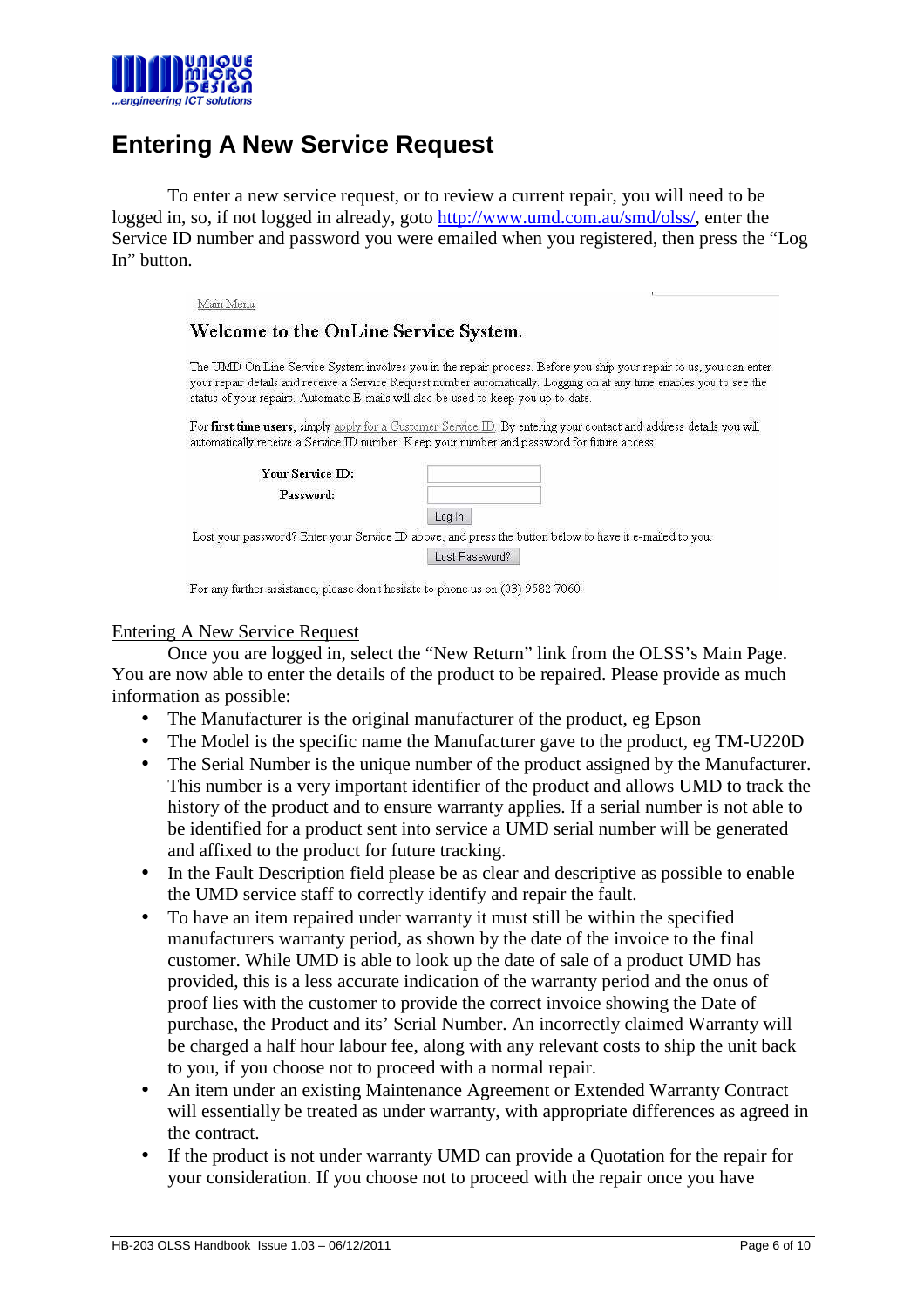

received the Quotation, a half hour labour fee will apply, along with any relevant costs to ship the unit back to you. If you choose not to be provided a quotation you are agreeing to pay all relevant repair costs by sending the unit to UMD for repair.

- Payment for all service repairs are required before the product is shipped back to the customer, unless the customer has a pre-arranged Credit Account with UMD.
- The Your Reference entry can be any reference that is relevant you, for example a customer number or name, or any other internal reference number you may have generated.

| <b>Product Details</b>                                                                                                                          |                                              |
|-------------------------------------------------------------------------------------------------------------------------------------------------|----------------------------------------------|
| Manufacturer (Optional)                                                                                                                         | Epson                                        |
| Model                                                                                                                                           | TM-U220D                                     |
| <b>Serial Number</b>                                                                                                                            | FMG8G151888                                  |
| <b>Fault Description</b>                                                                                                                        |                                              |
| banging noise is heard. Also the dockets are printed with<br>in streaking across the paper.<br>Do you wish to claim this repair under warranty? | $\bullet$ No<br>Yes                          |
| Would you like a quotation?                                                                                                                     | $\mathcal{N}_{\mathcal{O}}$<br>$\bullet$ Yes |
| How will payment be made?                                                                                                                       | $\bullet$ C.O.D.<br><b>UMD</b> Account       |
| <b>Your Reference</b>                                                                                                                           |                                              |
| Use this field if you have a Purchase Order or some other reference that is meaningful to you.                                                  |                                              |
| Back                                                                                                                                            | Next                                         |

Once these items have been entered press the "Next" button to proceed. You are now able to select the return address the product should be shipped to. If this is your first Service Request you will only have the default or invoicing address saved. If this is the correct return address press next, otherwise change the shipping details and enter a meaningful name in the "Site Name" field. When you press Next these shipping details will be saved and available to select for any future Service Request entered.

|                                                                                                                | <b>Delivery Address</b>         |  |
|----------------------------------------------------------------------------------------------------------------|---------------------------------|--|
| Load a stored address:                                                                                         | Load<br>$\overline{\mathbf{v}}$ |  |
| <b>Company Name</b>                                                                                            | Unique Micro Design             |  |
|                                                                                                                | 1/200 Wellington Rd             |  |
| Town / Suburb                                                                                                  | Clayton                         |  |
| <b>State</b>                                                                                                   | Vic                             |  |
| <b>Post Code</b>                                                                                               | 3168                            |  |
| Country                                                                                                        |                                 |  |
| If this is not your default delivery address, and you would like to save this address enter a Site Name below. |                                 |  |
| <b>Site Name</b>                                                                                               | Clayton                         |  |
| <b>Back</b>                                                                                                    | Next                            |  |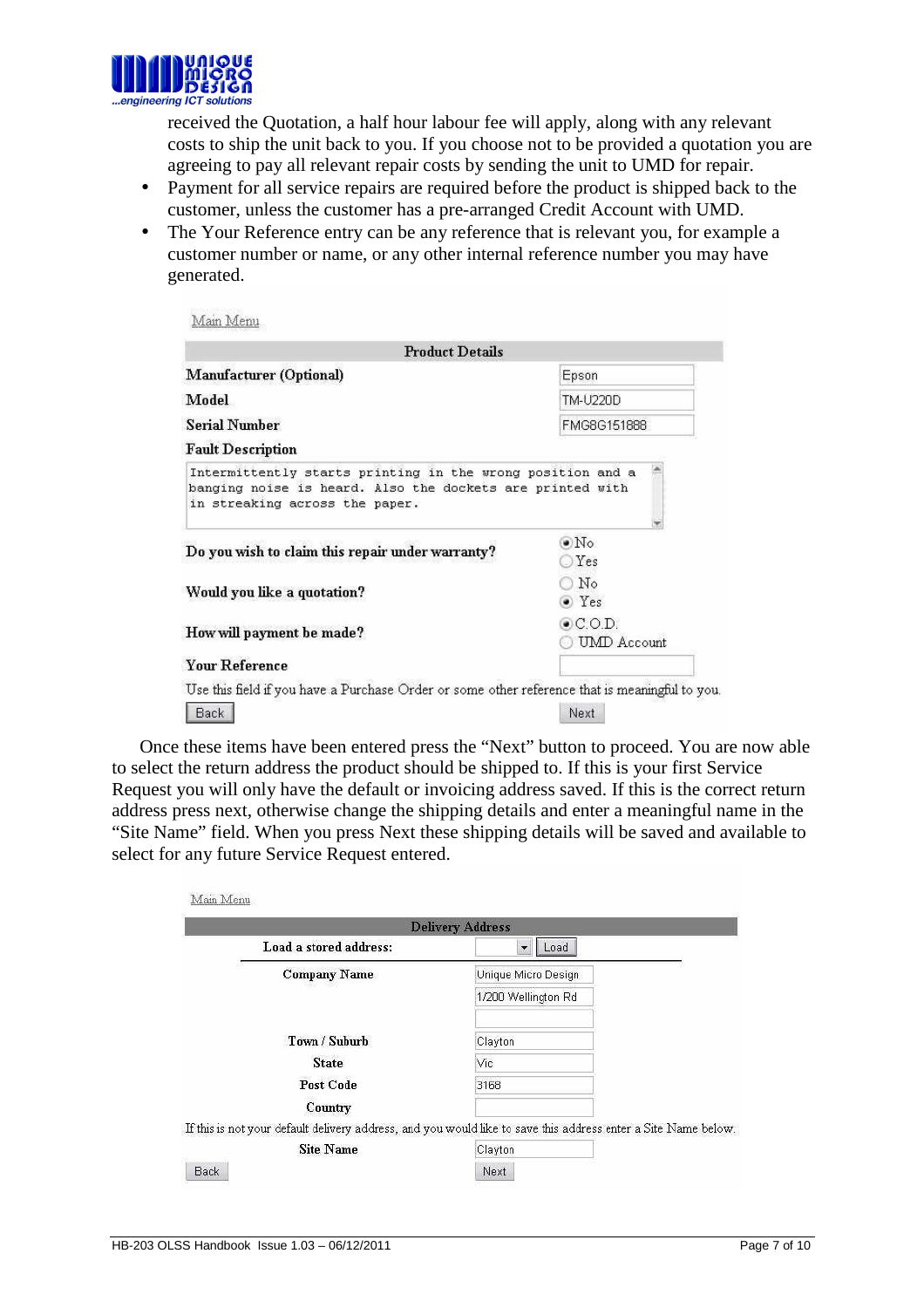

 You can now choose to generate a shipping docket page to be printed out. This will generate a page in a separate browser window. This will enable you to print 2 copies of the delivery docket onto a single A4 page. UMD recommends 1 copy is firmly attached to the outside of the box and the second copy is sealed inside the box with the product. This will ensure there is always an ownership reference with the product if the outer copy is damaged.

> DELIVER TO: **Unique Micro Design** 1/200 Wellington Road Clayton, Victoria 3168 Ph: (03) 9582 7060



FROM:

**Phoney Solutions** 1/200 Wellington Rd

Clayton Vic 3168

Return Authorisation Number: 18855 Model Number: TM-U220D **Serial Number** FMG8G151888

Once printed you can save the page for your reference, or just close it. Press "Continue" to return to the Main Menu.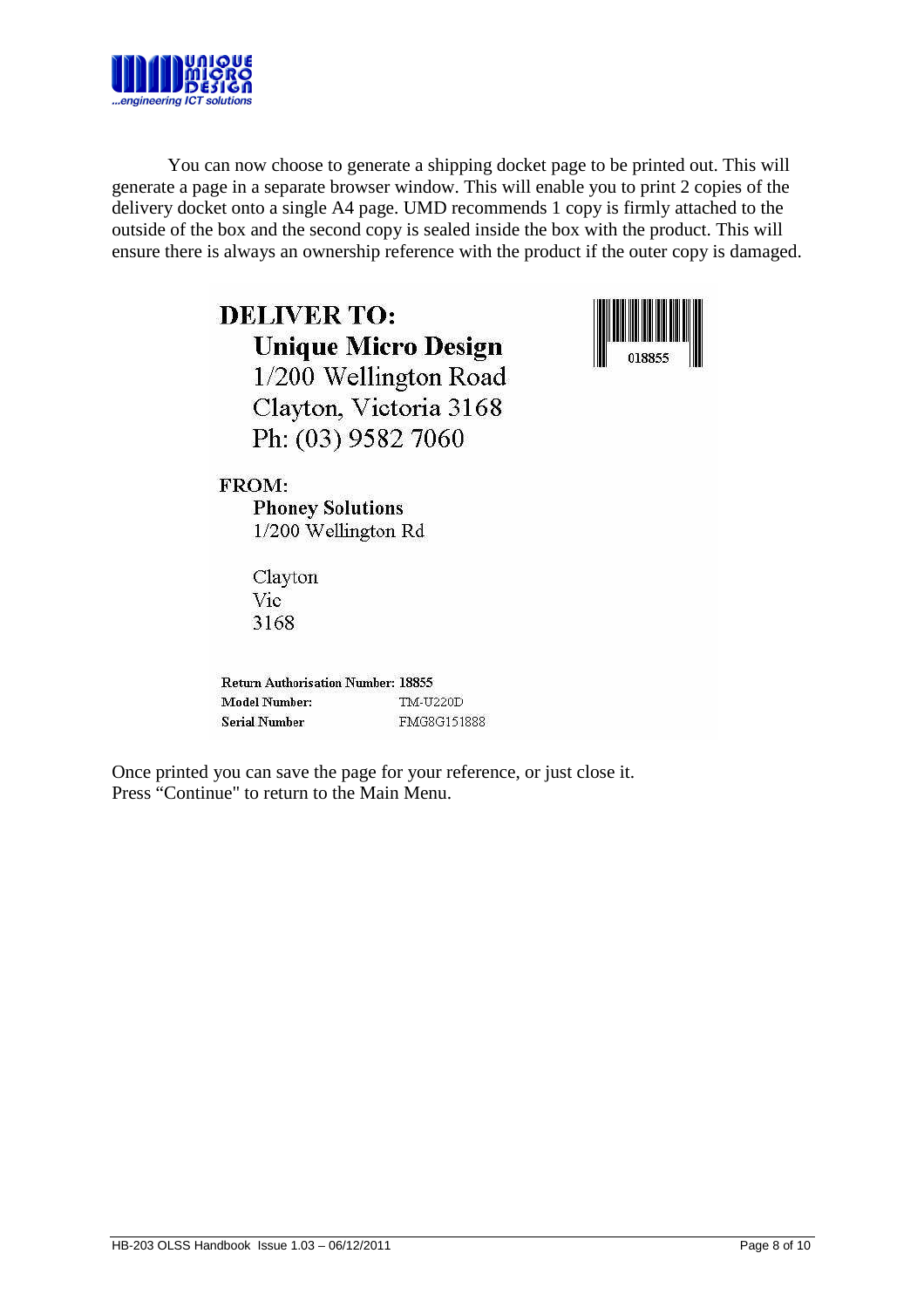

### **Reviewing A Current Service Request**

 You can review the status of a current repair by selecting the link "Check Return" from the Main Menu. The 10 most recent Service Requests will be listed. Repairs entered earlier can be seen by pressing the "Previous 10" button. The SR# Number, Model Serial Number, Reference and status will be displayed.

| Main Menu        |       |                      |                       |                            |                     |        |
|------------------|-------|----------------------|-----------------------|----------------------------|---------------------|--------|
| Existing Returns |       |                      |                       |                            |                     |        |
| SR#              | Model | Serial No.           | <b>Your Reference</b> | <b>Status</b>              | <b>Date Shipped</b> |        |
| 18855            |       | TM-U220D FMG8G151888 |                       | Not Yet Received           |                     | Cancel |
| 18804            | M316  | 104694               | 171109                | Awaiting Customer Response |                     |        |
| Previous 10      |       |                      |                       |                            |                     |        |

If the repair status is "Not Yet Received" you can choose to Cancel the Service Request, choosing not to send it in for repair. Otherwise pressing the button with the Service Repair number will take you to the fully detailed page on the product. This page will show you the invoicing and delivery addresses, UMD's contact details for you, including the email address updates are sent to, the Current Status, including the date on which the status was changed, the product details, including the work done so far and the initials of the service technician responsible, as well as the costs entered against the repair. The "back" link at the bottom will return you to the check returns page.

| <b>Service Report</b>         | (2018) Phoney Solutions |             |                                               |                     |                                                                                                                                          |          |       | SR#18855 |
|-------------------------------|-------------------------|-------------|-----------------------------------------------|---------------------|------------------------------------------------------------------------------------------------------------------------------------------|----------|-------|----------|
| <b>Invoice Address</b>        |                         |             | <b>Delivery Details</b>                       |                     |                                                                                                                                          |          |       |          |
| <b>Address</b>                |                         | PO Box 4297 |                                               | <b>Company Name</b> | Phoney Solutions                                                                                                                         |          |       |          |
| Suburb                        |                         | Mulgrave    |                                               | <b>Address</b>      | 1/200 Wellington Rd                                                                                                                      |          |       |          |
| <b>State</b>                  |                         | Vic         |                                               | Suburb              | Clayton                                                                                                                                  |          |       |          |
| <b>Post Code</b>              |                         | 3170        |                                               | <b>State</b>        | Vic                                                                                                                                      |          |       |          |
| <b>UMD</b> Acct Code          |                         |             |                                               | <b>Post Code</b>    | 3168                                                                                                                                     |          |       |          |
| <b>Contact Details</b>        | <b>Current Status:</b>  |             |                                               |                     | <b>Product Details</b>                                                                                                                   |          |       |          |
| Name Paul Otto                | Not Yet Received        |             | Manufacturer                                  |                     | Epson                                                                                                                                    |          |       |          |
| Phone 03 9582 7050            | Created                 | 18 Nov 2009 | Model                                         |                     | TM-U220D                                                                                                                                 |          |       |          |
| 03 9582 7001<br>Fax           | Received                |             | Serial No.                                    |                     | FMG8G151888                                                                                                                              |          |       |          |
| ${\bf E}$<br>potto@umd.com.au | <b>Started</b>          |             | Fault                                         |                     |                                                                                                                                          |          |       |          |
| Mail                          | Waiting on Client       |             |                                               |                     | Intermittently starts printing in the wrong position and a banging noise is heard. Also the dockets are printed with in streaking across |          |       |          |
| <b>Courier Details</b>        | Awaiting mfg.           |             | the paper.                                    |                     |                                                                                                                                          |          |       |          |
| Outwards Courier              | reply                   |             | Warranty Claim?                               |                     | No                                                                                                                                       |          |       |          |
| <b>Outwards ConNote</b>       | Awaiting parts          |             | Quote Required?                               |                     | Yes                                                                                                                                      |          |       |          |
|                               | Completed               |             | Payment Method                                |                     | C.O.D.                                                                                                                                   |          |       |          |
|                               | Shipped                 |             | <b>Client Reference</b>                       |                     |                                                                                                                                          |          |       |          |
|                               | Cancelled               |             | Work done:                                    |                     |                                                                                                                                          |          |       |          |
|                               |                         |             | Repaired by:                                  |                     |                                                                                                                                          |          |       |          |
| <b>Part Number</b>            |                         |             |                                               | Description         |                                                                                                                                          | Qty      | Price | Total    |
| 8-9000-200-8                  |                         |             | Labour @ \$25 per 1/4 hour (Minimum 1/2 hour) |                     |                                                                                                                                          | $\theta$ | 25.00 | 0.00     |
| Freight                       |                         |             |                                               |                     |                                                                                                                                          | $\theta$ | 12.00 | 0.00     |
| <b>Back</b>                   |                         |             |                                               |                     |                                                                                                                                          |          |       |          |